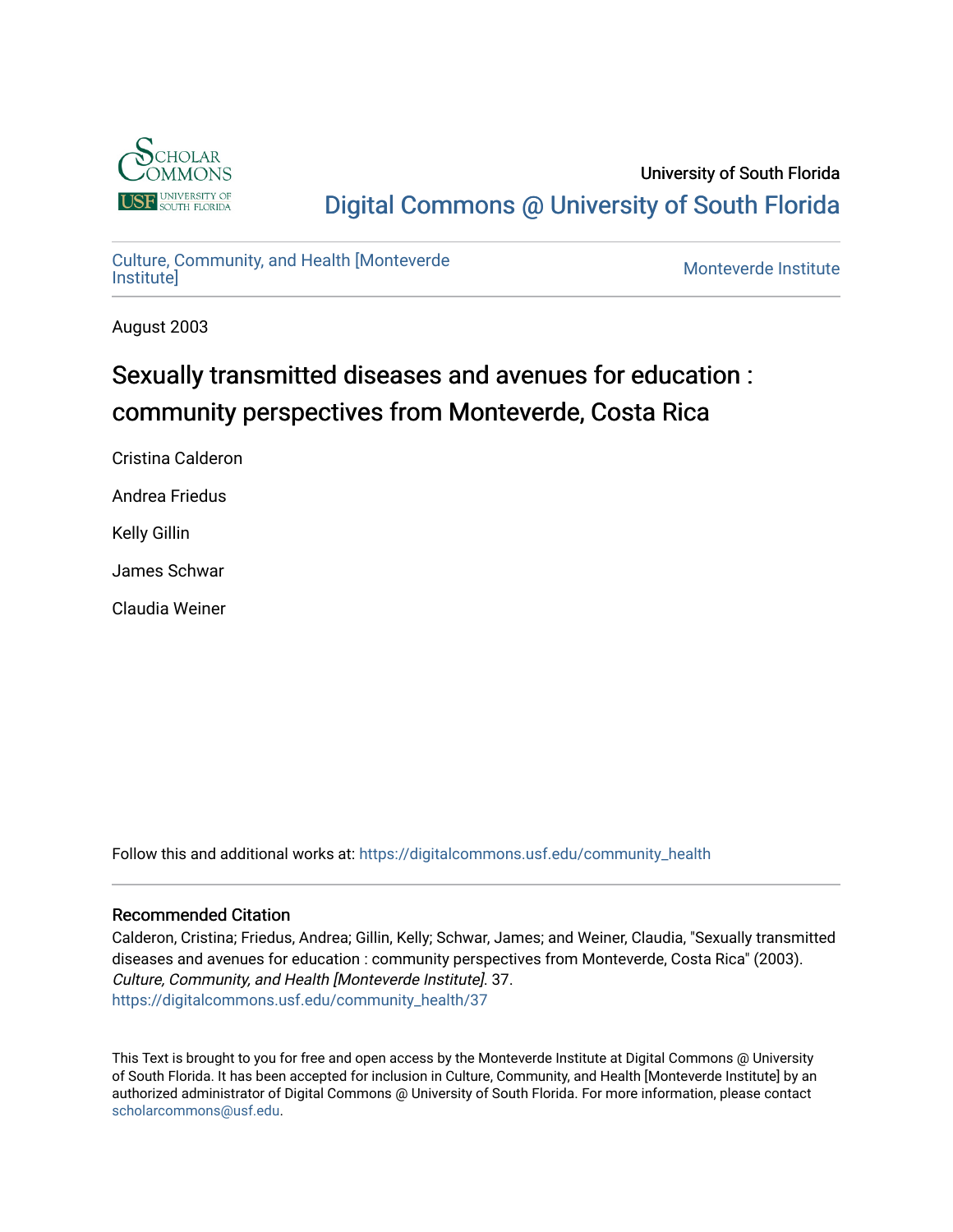# SEXUALLY TRANSMITTED DISEASES AND AVENUES FOR EDUCATION: **COMMUNITY** PERSPECTIVES FROM MONTEVERDE, COSTA RICA

*Cristina Calderón Andrea Freidus Kelly Gillin James Schwar Claudia Weiner*

Field Methods for Community Health Monteverde Institute June 21 to August 3, 2003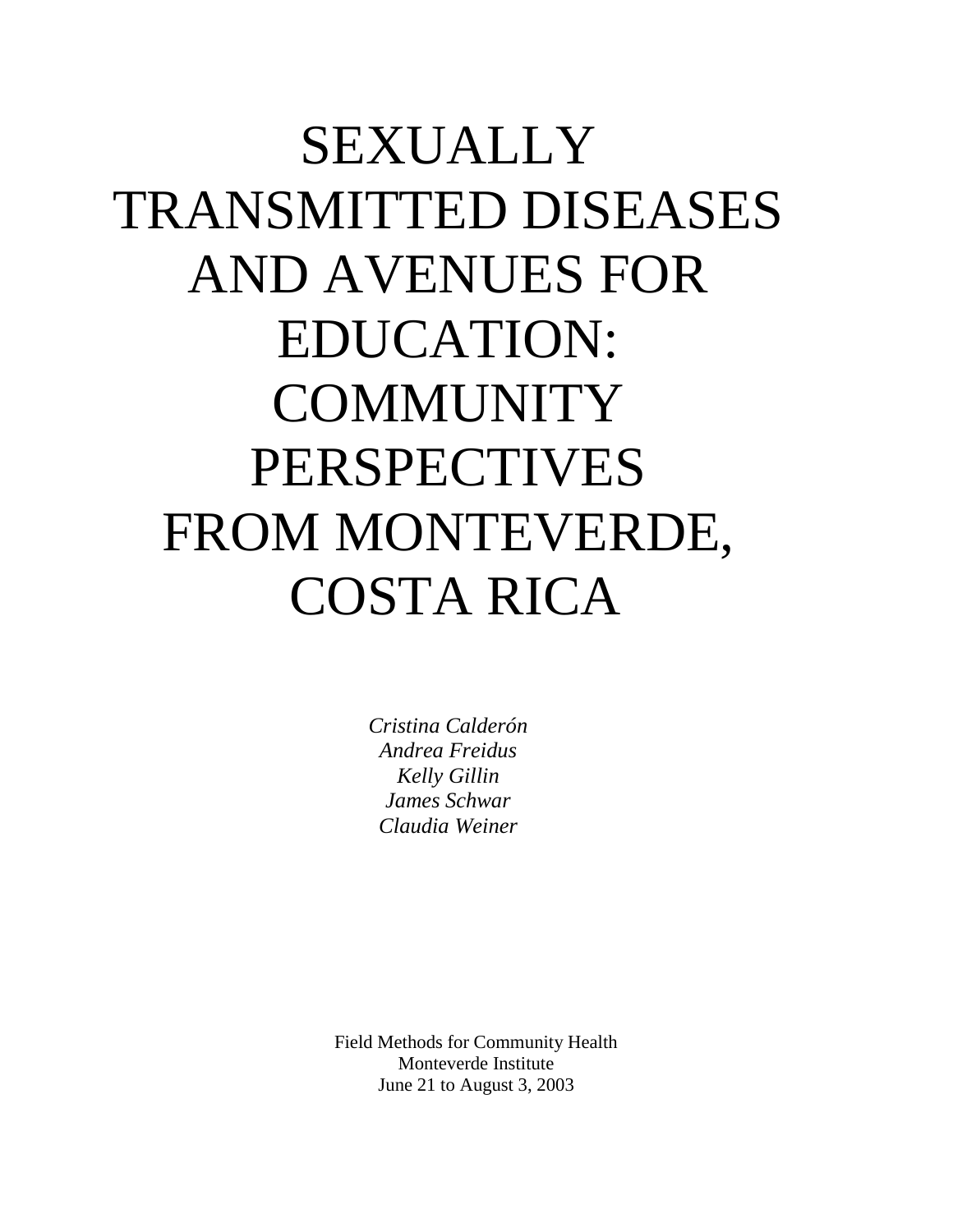#### **Team Background**

The research team was comprised of five members with diverse public health practice and research backgrounds. *Cristina Calderón*, B.A., speaks advanced Spanish and is a health clinic project officer, who works with women at risk for STD"s. *Andrea Freidus*, B.A., speaks advanced Spanish and has provided rural patient health services in the Dominican Republic. *Kelly Gillin*, B.A., speaks basic Spanish and volunteers with an AIDS organization. *James Schwar*, M.P.A., speaks intermediate Spanish and has conducted research abroad into national HIV/AIDS media campaigns. *Claudia Weiner*, B.S.N., speaks basic Spanish, is a visiting nurse service case manager, and has administered school-based public health awareness programs. The team also wishes to thank the many people who were valuable contributors to the project (see Appendix F).

#### **Introduction**

In 2002, Monteverde area community members identified Sexually Transmitted Diseases (STD"s) as a potential health threat that has resulted from globalization, the area"s rapid development, and changing social and family dynamics (1, 2, 3). The study"s significance and timeliness also parallels recent national legislation, which ensures the rights of HIV positive Costa Ricans and urges the development of new STD"s public health strategies (4). The literature and key informant interviews, however, underscore the scarcity of local STD and HIV/AIDS studies, even though STD"s are recognized as a critical problem in Latin America (5, 6). For example, syphilis, gonorrhea, and human papilloma virus have been cited as the most common and fastest growing STD"s in the Monteverde area (7), although the actual numbers are unknown (8). The literature and key informants also emphasized the need to address the "insider" perspective of STD"s, and specifically the stigma associated with HIV/AIDS, local family values, and the religious implications of sexual activity (9, 10).

Acting on the community"s recommendation, this exploratory pilot study examined the perceptions of STD"s and HIV/AIDS among Costa Rican women and men ages 18 years or more, who live in the region. Knowledge, beliefs, and attitudes concerning definitions of STD"s, their transmission, and prevention strategies were examined. The study also identified the most effective avenues through which STD"s information could be disseminated to a community-wide audience through educational programs.

#### **Purpose of the Study**

The purpose of this study was five-fold. It assessed and evaluated the following: 1) attitudes, perceptions, and beliefs concerning definitions of STD"s and HIV/AIDS; 2) community knowledge and beliefs about routes of transmission, symptoms, and prevention; 3) community awareness of at-risk groups and categories of people and groups; 4) current sources of information and local perceptions of their efficacy; and 5) the most effective avenues to disseminate primary information and education to a range of community audiences. The overarching purpose of the study, however, was to present the findings to support health professionals, educators, and community leaders in the enhancement of existing or development of new STD"s and HIV/AIDS education programs.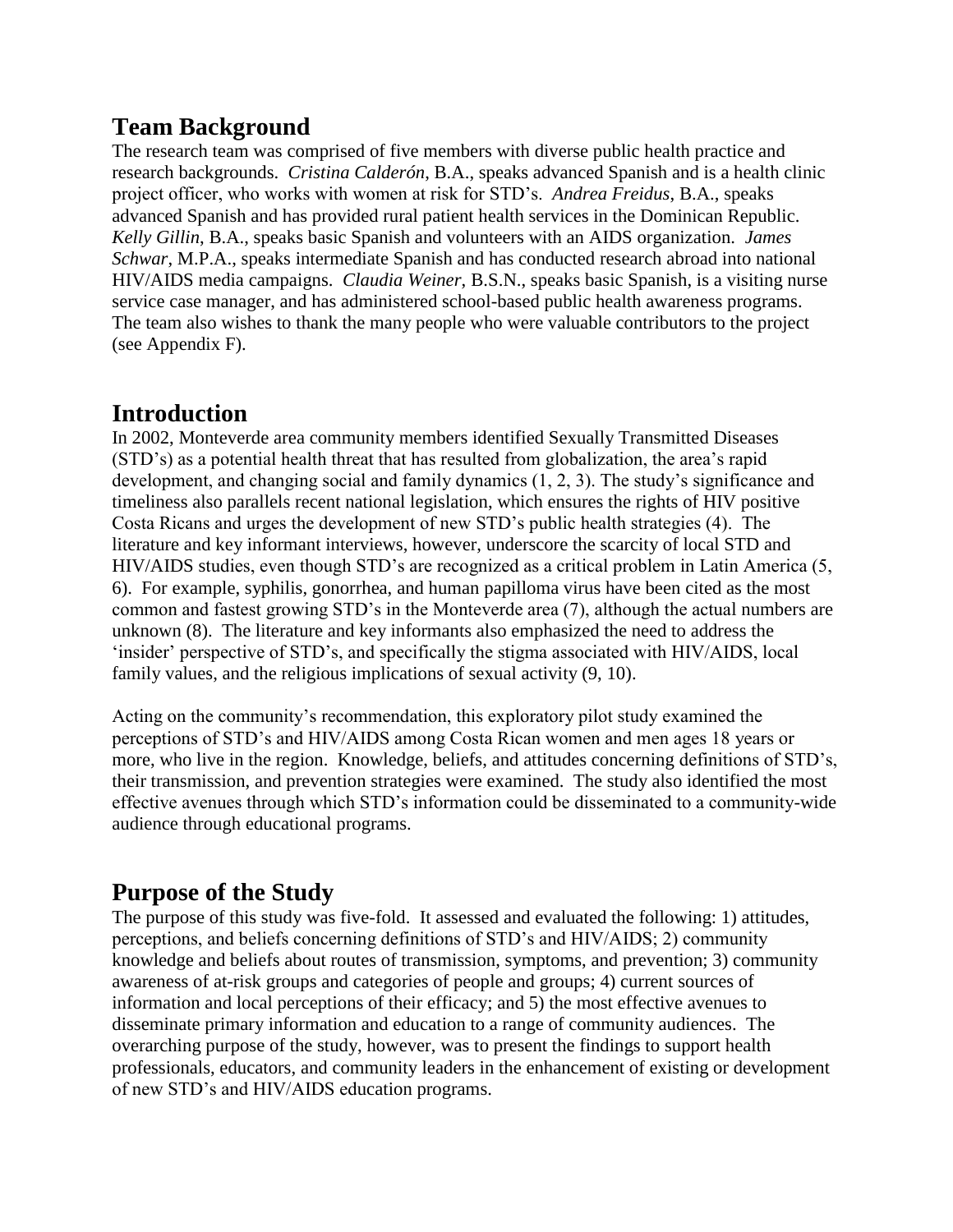#### **Methods**

This exploratory pilot study used the Community Participation approach, which was designed to rapidly respond to the expressed needs of the community for research into STD"s and HIV/AIDS (11, 12). Data were collected through a quantitative socio-demographic instrument (see Appendix C) and qualitative focus group interviews with female and male Costa Ricans, who were Monteverde area residents aged 18 years or more. Four focus groups were conducted: two for women and two for men. Community leader referrals and one-on-one outreach were used to recruit participants. Contextual data were collected through semi-structured and unstructured interviews with key informants, community leaders, and local health officials.

Male team members administered the male focus groups and female facilitators ran the women's groups. There were at least 4 interviewees within each focus group. At no time were participants questioned about individual behavior; only their perceptions of categories of people and groups were sought (see Appendix D).

A written record of each focus group was made. With participant permission, some sessions were audio taped, excerpts of which were used to enhance content analysis. Researchers and faculty advisors had exclusive access to the data. Audiotapes will be destroyed after 3 years. The study received IRB approval and signed consent forms were received from each interviewee prior to their participation (see Appendix E).

All collected data were reviewed after each focus group session, translated into English, and analyzed for content. A matrix was developed, listing corresponding female and male responses to each question posed.

Contrasting and complimentary themes were then identified.

#### **Results**

There were a total of 21 focus group participants: 13 women and 8 men (see Appendix A). The mean and median age of all participants was 30 years. The mean age for female participants was 36.1 years and 25 years for the males. The median age for female participants was 38 years old and 21 years for the men.

There were a greater number of divorced and single participants (both genders) than married individuals and those with partners. More than half of all respondents had at least one child and 9 of the 21 individuals had lived in the Monteverde area for 2 decades or more. The majority had either primary or secondary level educations. Six people, however, reported university level educations. Seventeen of the total number of focus group members stated they had some organized religious affiliation. More than half were Roman Catholic.

Data analysis identified 5 main themes: 1) the participants were generally knowledgeable of STD"s and HIV/AIDS with some misconceptions; 2) fidelity and machismo; 3) abstinence; 4) the use and effectiveness of condoms; and 5) availability and suggestions for information (see Appendix  $B^{\dagger}$ ). Overall, the participants had a good overall awareness of STD's with a few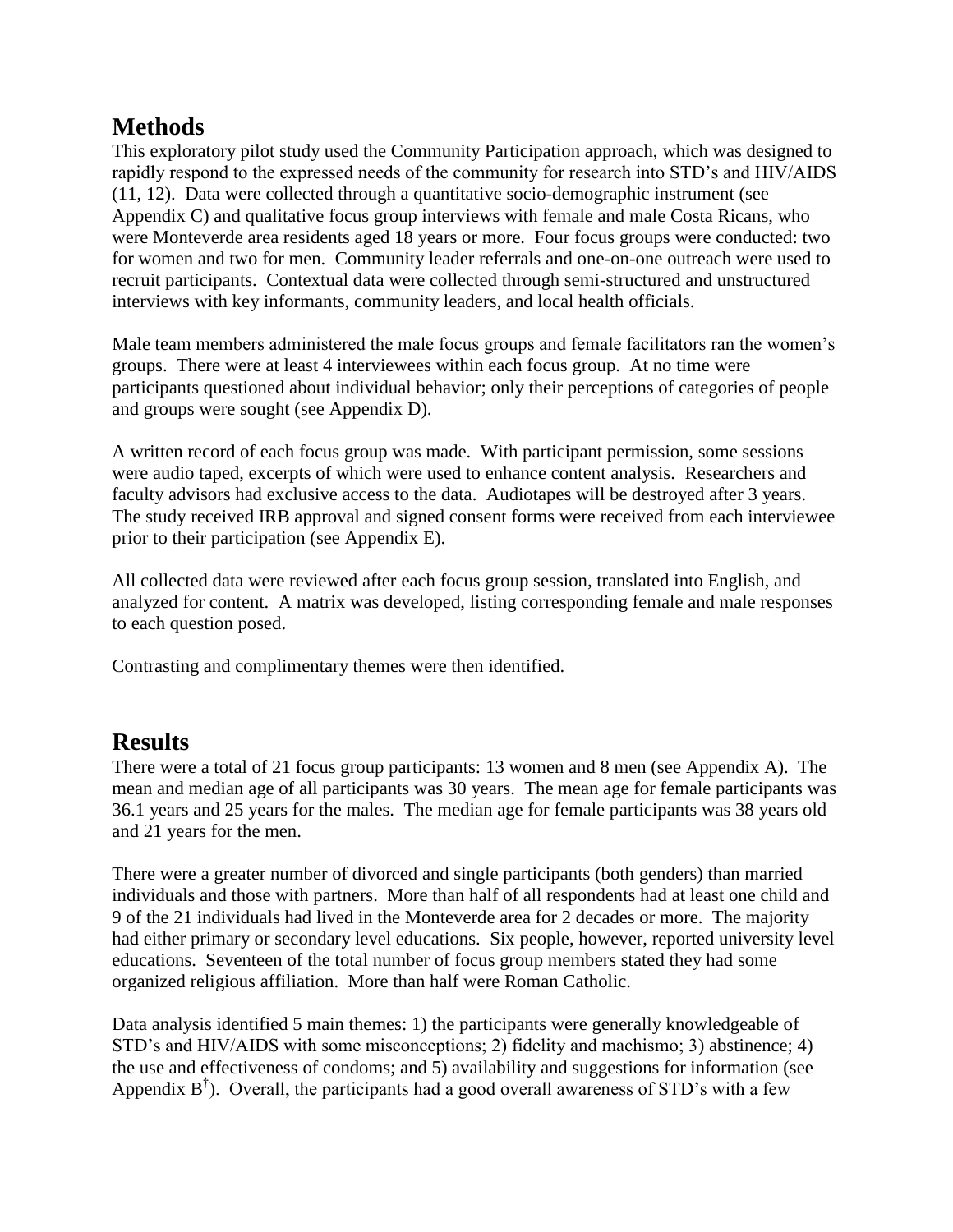misconceptions<sup>1</sup>. Hongos, syphilis, gonorrhea, chacras (herpes), HIV, and AIDS were listed as the most commonly known STD"s. Both female and male respondents shared the following perceptions: 1) there was no cure for HIV/AIDS; 2) it was transmitted through sexual activity and blood; 3) anyone could be affected; and 4) it affects the immune system. In contrast to the female participants, male respondents noted that HIV/AIDS treatment was very expensive. The women viewed HIV and AIDS as indistinguishable, and misperceived condoms as ineffective and HIV transmission through cavities and saliva.

Female participants cited male infidelity with local Ticas and female tourists (extranjeras), female prostitution, and machismo as contributors to the spread of  $HIV/ALDS<sup>2</sup>$ . Both genders, however, acknowledged that HIV/AIDS was a problem or potential community problem, because of infidelity or the sexual behavior young people. Some men also suggested that only drug users have HIV/AIDS. Similarly, transmission from pregnant women to their fetuses also was a shared concern. Women said they would not react negatively to a friend who confided in them that they had HIV, while fright, lack of knowledge, or fear of contagion would contribute to negative reactions to a person with HIV, according to the men.

† All citations from Tables 2a and 2b in Appendix B are noted according to the theme number with its corresponding group responses.

All participants cited abstinence<sup>3</sup> as the most effective but unattainable prevention strategy, even though some women perceived condoms as a completely ineffective prophylactic against  $HIV<sup>3</sup>$ . The males, however, repeatedly mentioned condoms as very effective<sup>4</sup>. Both genders mentioned the avoidance of blood exchanges through needle use as a preventive strategy, although men specifically mentioned the need for care in hospital use of syringes. A key finding was that some women believed that men viewed protection as a woman"s responsibility, a belief that was confirmed by several key community informants.

Condoms, according to both genders, were used chiefly in family planning<sup>4</sup>, and were cited as readily available in community pharmacies, the clinic, bars, gas stations, and pulperías. Female participants, however, said that only women access condoms from the clinic. Male respondents identified bars and gas stations as the main sources for condoms.

Both female and male participants concurred that charlas at the clinic<sup>5</sup>, in the schools, and from books, radio, television, the internet, and magazines are the main sources for STD"s and HIV/AIDS information. The women also cited parents as an important educational source, but added that some parents and children experience difficulty in discussing the subject. There was cross-gender agreement that young people, and men, in particular, required HIV/AIDS educational programs. Both genders also expressed the need for school-based education classes. The male respondents, however, suggested the classes in the clinic be made interesting and fun in order to capture audience's attention<sup>5</sup>. The men also mentioned the church as a possible educational setting. Oppositely, the women indicated the church was an unlikely venue. The male participants pointed to rumors that were spread among young people as another reason that more youth-oriented educational programs are needed.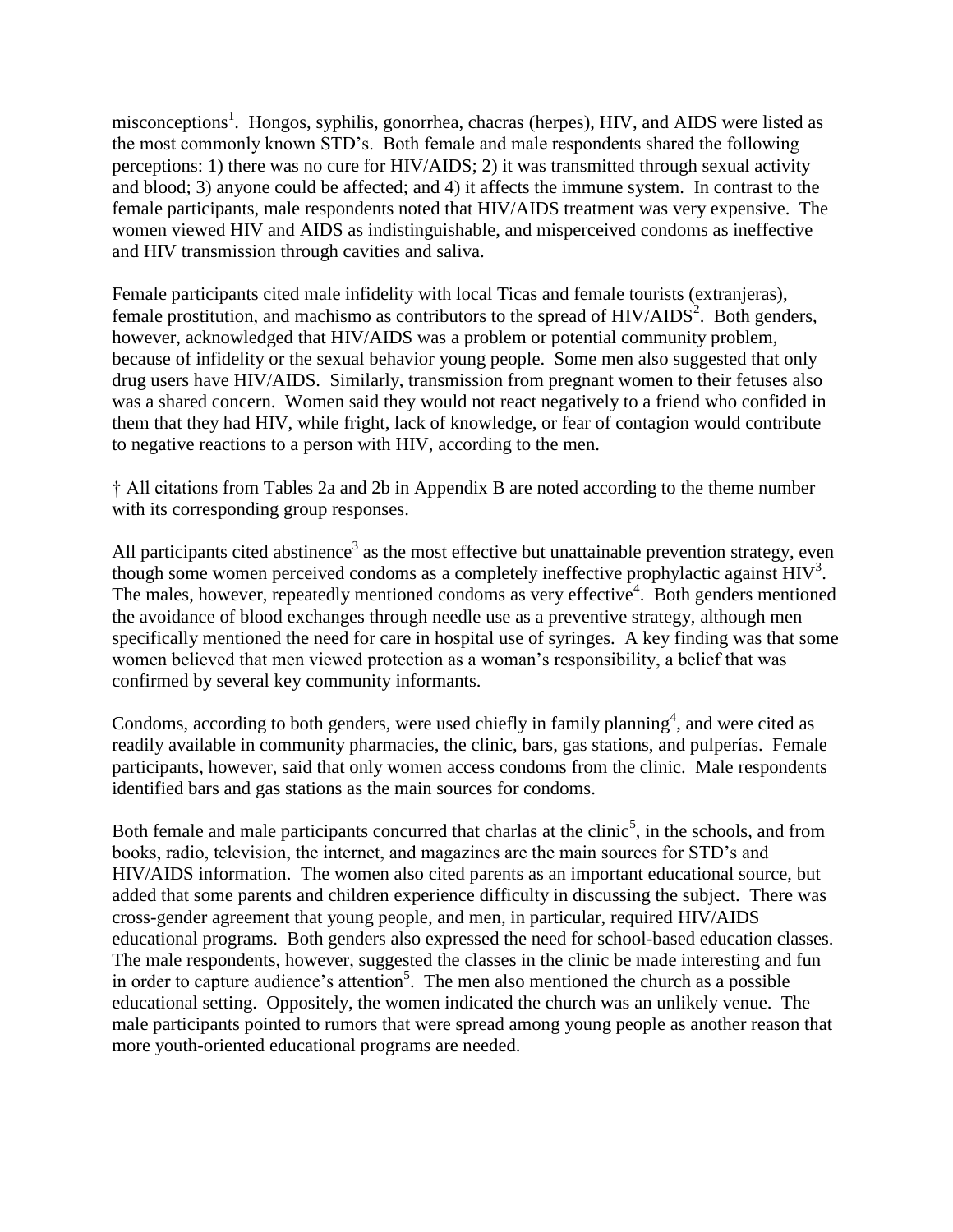#### **Conclusions**

Undeniably, the clinic remains a key source for STD"s and HIV/AIDS education. There also was a general tendency for participants to misinterpret news reports about STD"s and HIV/AIDS. For example, the women referred to news reports they believed had stated that HIV was too small a virus for condoms to be effective. $4$  Still, the clinic and media appear to be the most valuable educational avenues for information, if the programs are designed for multiple audiences, are scientifically accurate, and are clearly articulated.

Men and young people should be targeted as the primary audiences for educational programs. For example, the women commented that the lack of education and information about  $HIV<sup>5</sup>$ place young people, in particular, and men at great risk. Therefore, accessibility of information and education programs also is requisite. Clearly, school-based classes, clinic- and home-based charlas, theme-oriented television/radio shows, such as the Original Canopy Tour broadcast, in addition to books and pamphlets appear to be the most effective avenues for the dissemination of STD"s and HIV/AIDS education.

## **Limitations**

Temporal constraints limited recruitment, data collection, and data analysis; additional time might have resulted in additional focus group sessions from a broader cross-section of the community and addressed data variability. Moreover, additional key informant exchanges would have enhanced team awareness of nuances in colloquial language and input into the final report. Language was another limitation; valuable data may have been lost during sessions that were taped, but were inaudible due to poor equipment, and not understood by the less fluent Spanish speaking team members.

#### **Recommendations for Future Studies**

In conjunction with local health officials, school-based educators, and community input, future research could assist in the enhancement or development of charlas in the clinic, programs that target young people in the schools, and outreach efforts for adult community members via oneon-one, familial, or informal discussions. Researchers could further support the community educational programs and information dissemination services through follow-up program evaluations. Ways to dispense free condoms also could be addressed: cost constraints, potential social barriers, the impact of clinic condom distribution policy, and barriers that discourage male participation in current preventive efforts. Future research also could address the potential contribution of tourism to the transmission of STD"s and HIV/AIDS. Finally, future STD"s and HIV/AIDS studies could focus on young people (18 years or younger) in the Monteverde area.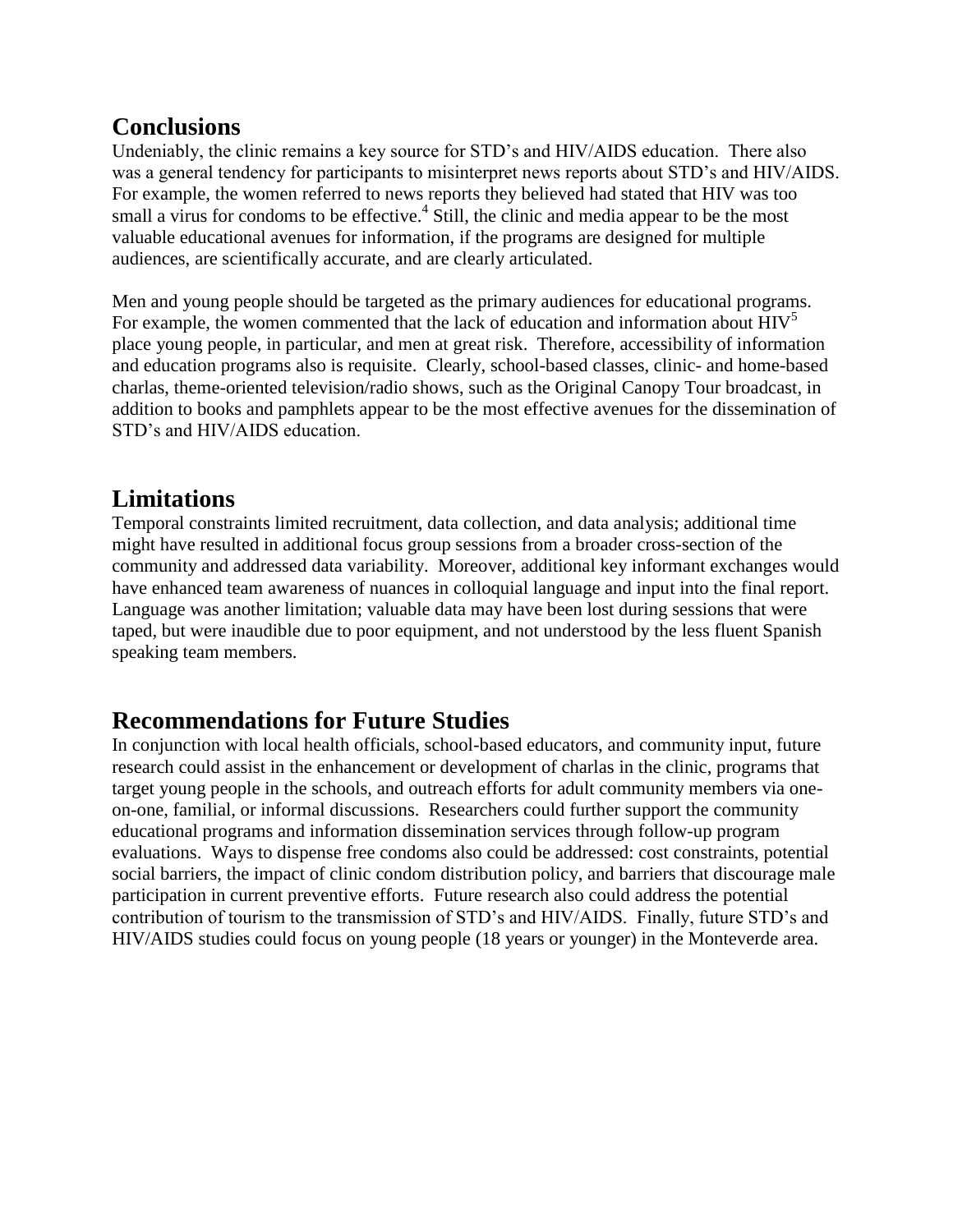#### **References**

- 
- 1. Nat Scrimshaw. (2003). Executive Director, Instituto Monteverde.<br>2. University of South Florida Globalization Research Center, Institute 2. University of South Florida Globalization Research Center, Instituto Monteverde, CETAM. (2002) *Development and Tourism Survey*. Santa Elena, Costa Rica: University of South Florida Globalization Research Center, Instituto Monteverde, CETAM.
- 3. Patricia Jimenéz. (2003). Co-founder, CASEM (Women"s Artisan Cooperative).
- 4. Asociación Rotaria 3H. (1998). *Ley general sobre el VIH-SIDA.* San José, Costa Rica: Asociación Rotaria 3H.
- 5. Organización Panamericana de la Salud. (1998). *Hacer frente al SIDA: Prioridades de la acción pública ante una epidemia mundial (Publicación Científica No. 570).*  Washington, DC: Organización Panamericana de la Salud*.*
- 6. Schifler, J., & Madnga, J. (1996). *Las gavetas sexuales del Costarricense y el riesgo de infección con el VIH: Editorial.* San José, Costa Rica: Imedrex.
- 7. Tobías Bolaños. (2003). ATAP, Clínica de Monteverde.
- 8. Dr. Maurício Quesada. (2003). Director, Clínica de Monteverde.
- 9. Guillermo Murillo. (2003). Director, Asociación Agua Buena.
- 10. Susan Scrimshaw. (2003). Dean, School of Public Health, University of Chicago-Illinois.
- 11. Cornwall, A., Jewkes, R. (1995). What is participatory research? *Social Science and Medicine, 41*, 1667-1676
- 12. World Health Organization. (1995). *A rapid assessment of health seeking behavior in relation to sexually transmitted diseases, p. 1. Geneva: World Health Organization.*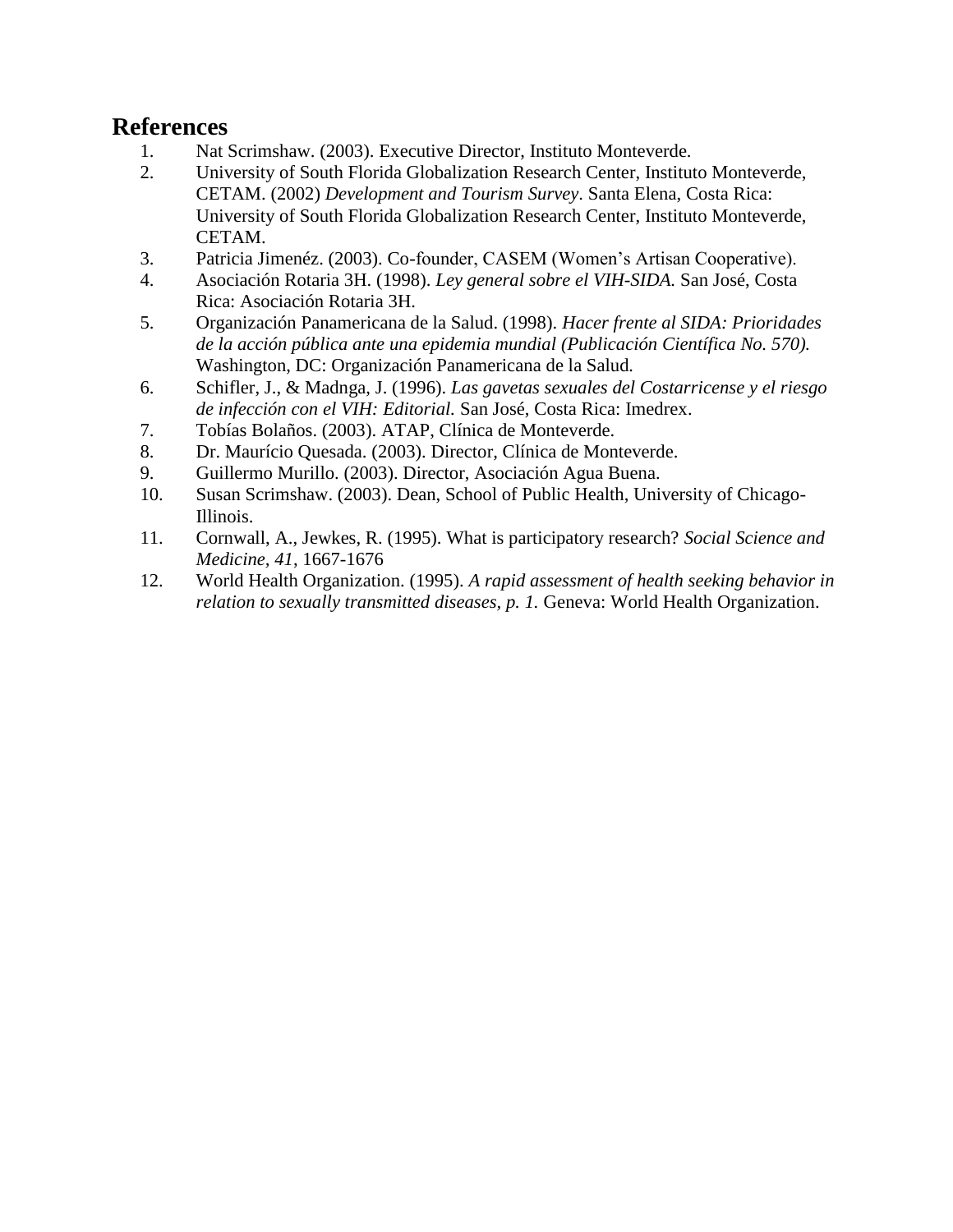| Characteristic           | Focus Groups<br>Women    | Men            | Total                    |
|--------------------------|--------------------------|----------------|--------------------------|
| Age                      |                          |                |                          |
| 18-20                    | $\overline{2}$           | 3              | 5                        |
| $21 - 22$                | $\mathbf{1}$             | $\overline{2}$ | 3                        |
| 23-25                    |                          |                | $\overline{\phantom{0}}$ |
| 26-27                    | $\overline{2}$           |                | $\overline{2}$           |
| 28-30                    |                          |                |                          |
| 30 or more               | 8                        | 3              | 11                       |
| Gender                   | 13                       | 8              | 21                       |
| Civil State              |                          |                |                          |
| Married                  | $\mathfrak{2}$           | $\mathfrak{2}$ | $\overline{4}$           |
| Single                   | $\overline{4}$           | 3              | 7                        |
| Divorced                 | 5                        | 3              | 8                        |
| Separated                | $\qquad \qquad -$        |                | -                        |
| Other                    | $\overline{2}$           |                | $\overline{c}$           |
| Number of Children       |                          |                |                          |
| $\boldsymbol{0}$         | $\overline{4}$           | $\mathbf{1}$   | 5                        |
| $1-2$                    | $\overline{\mathcal{L}}$ | 1              | 5                        |
| $3-4$                    | $\overline{2}$           | 3              | 5                        |
| $4 - 5$                  | $\mathbf{1}$             |                | $\mathbf{1}$             |
| 5 or more                | $\overline{2}$           |                | $\overline{2}$           |
| Years Residing in Region |                          |                |                          |
| $1 - 5$                  | $\mathbf{1}$             | $\mathbf{1}$   | $\overline{\mathbf{c}}$  |
| $6 - 10$                 | $\mathbf{1}$             | 1              | $\overline{c}$           |
| $11 - 15$                | $\mathbf{1}$             | $\mathbf{1}$   | $\overline{c}$           |
| 16-20                    |                          | $\overline{c}$ | $\overline{c}$           |
| 20 or more               | 6                        | 3              | 9                        |
| <b>Educational Level</b> |                          |                |                          |
| None                     | 1                        |                | $\mathbf{1}$             |
| Primary                  | 9                        | 3              | 12                       |
| Secondary                |                          | $\overline{2}$ | $\overline{2}$           |
| University               | 3                        | 3              | 6                        |
| Other                    |                          |                | $\overline{\phantom{0}}$ |
|                          |                          |                |                          |

#### Table 1. Socio-Demographic Characteristics According to Frequency by Focus Group

**Appendix A**

Religion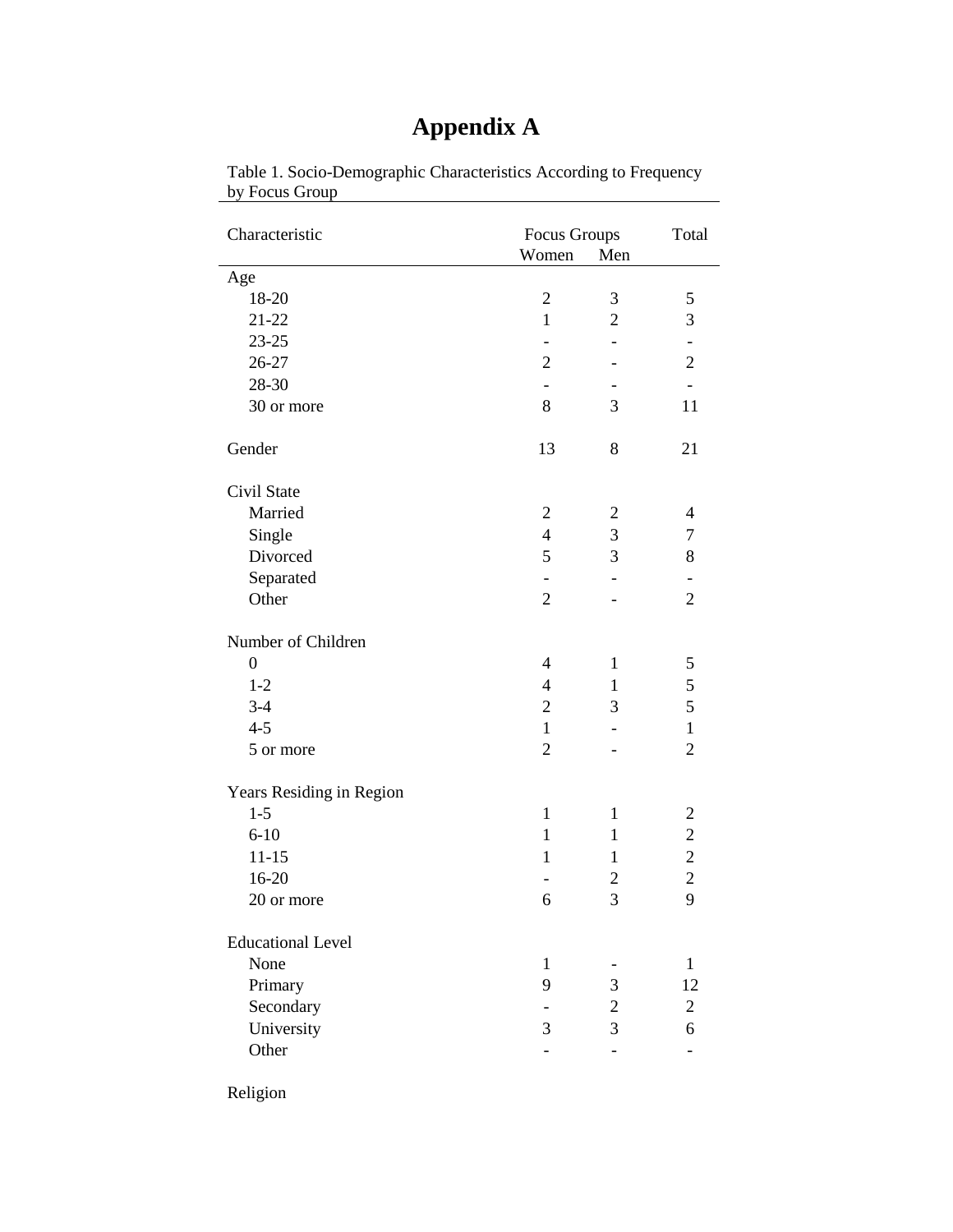| None      |                          |  |
|-----------|--------------------------|--|
| Catholic  |                          |  |
| Evangelic | $\overline{\phantom{a}}$ |  |
| Other     | -                        |  |

#### **Appendix B**

Table 2a. Matrix of Themes and Comments by Female and Male Focus Group Participants

| Women                                                                                                                                                                                                                                                                                                                                                                                    | Theme                                     | Men                                                                                                                                                                                                                                                   |
|------------------------------------------------------------------------------------------------------------------------------------------------------------------------------------------------------------------------------------------------------------------------------------------------------------------------------------------------------------------------------------------|-------------------------------------------|-------------------------------------------------------------------------------------------------------------------------------------------------------------------------------------------------------------------------------------------------------|
| 1a. "Lo que creen eso son hombres"<br>que son machistas porque tal vez no<br>han visto y creen que eso es una<br>mentira o para que sean fielpero<br>algunos se creen"<br>(The people who believe this (that<br>HIV is invented) are men who are<br>machistas because they have not seen<br>it and they think that it's a lie so that<br>they will be faithful, but some do<br>believe.) | 1. Awareness and<br><b>Misconceptions</b> | 1a. "Porque la mayoría de adultos<br>ya están casados y practican sexo<br>solo con una persona, en la mayoría<br>de los casos."<br>(Because the majority of adults is<br>married and practice sex with only<br>one person, in the majority of cases.) |
| 1b. "Yo decía que se protege, que<br>pusiera dos o tres (condones) cuando<br>fuera por otra lado."<br>(I tell him to protect himself<br>(husband), to put two or three<br>condoms on when he is going to have<br>sex somewhere else.)                                                                                                                                                    |                                           | 1b. "Es un virus que mata las<br>defensas del cuerpo."<br>(It's a virus that kills the body's<br>defenses.)                                                                                                                                           |
| 1c. "Si su compañero sale a la<br>calle cualquier cosa se puede traer a<br>la esposa en la casa."<br>(If a husband is out on the street)<br>with someone else, then they can<br>bring something back to their wife.)                                                                                                                                                                     |                                           |                                                                                                                                                                                                                                                       |
| 2a. "Una puede estar fiel como una<br>mujer pero un hombre no, el hombre<br>siempre está infiel."<br>(A woman is able to faithful, but a<br>man no, a man is never faithful.)                                                                                                                                                                                                            | 2. Fidelity and<br><b>Machismo</b>        | 2a. "Hay que ser desconfiado"<br>100% toda la vida."<br>(You have to be suspicious 100%)<br>of the time for your entire life.)                                                                                                                        |
| 2b. "El machismo es que quieren<br>estar con mujeres porque son<br>hombres, pero si a una mujer anda<br>con barones la critican."<br>(Machismo is when men are with<br>women because they are men, but if a<br>woman goes out with a man she is                                                                                                                                          |                                           |                                                                                                                                                                                                                                                       |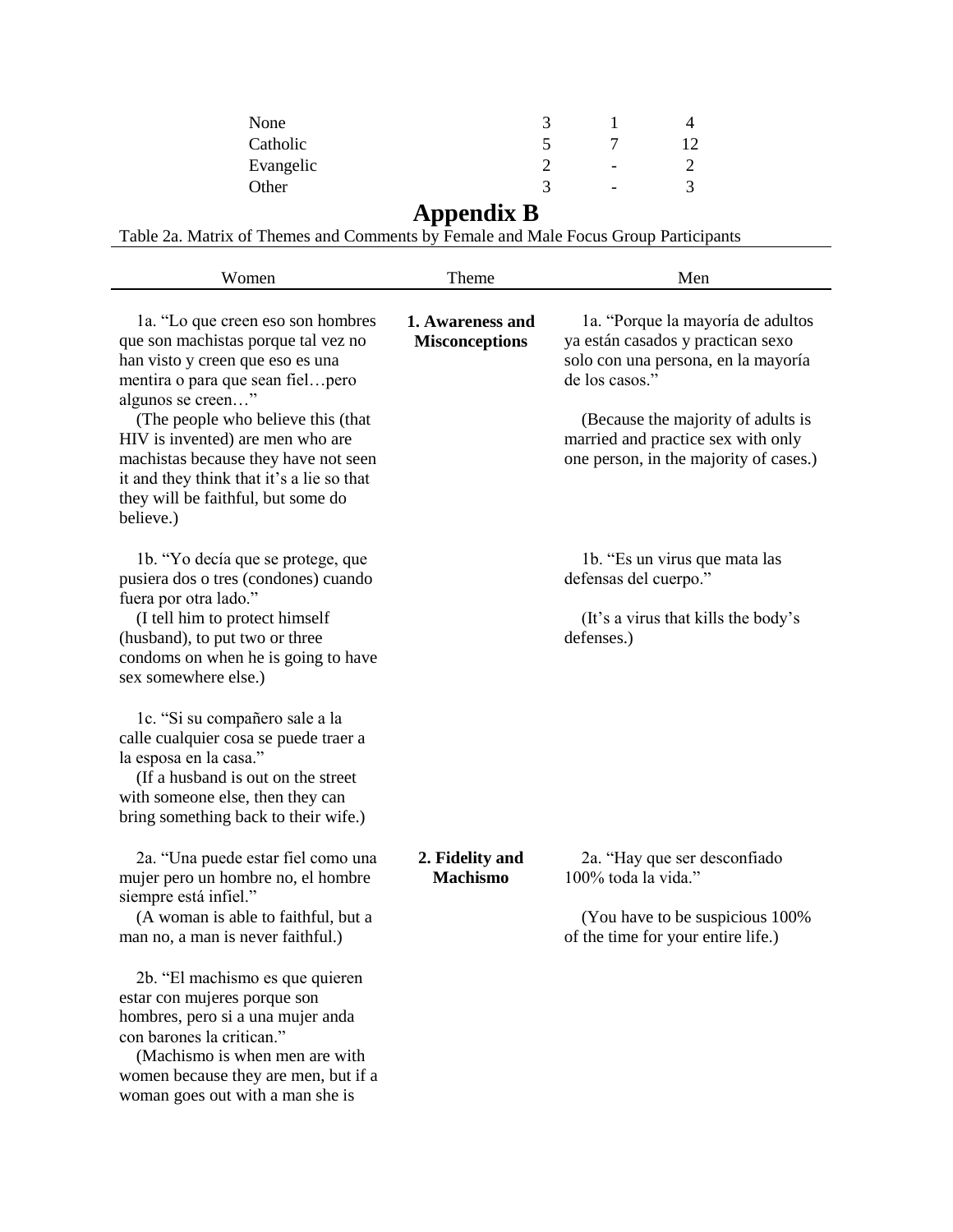criticized.)

2c. "Hay mucho machismo…esta no pega a mi." (There is a lot of machismo. ...men think it won"t infect them). 2d. "Solo Dios es fiel." (Only God is faithful.) 2e. "Los usan mas con extranjeras, pero no las que viven en

Monteverde." (They (men) use them more with female tourists, but not with those who live in Monteverde.)

2d. "Yo soy el hombre y puedo hacer lo que quiera, la mujer no vale nada." (I am a man and I can do what I

want, a woman is worth nothing.)

| Women                                                            | Theme         | Men                                                                                                                                                                                                                                                                         |
|------------------------------------------------------------------|---------------|-----------------------------------------------------------------------------------------------------------------------------------------------------------------------------------------------------------------------------------------------------------------------------|
| 3a. "No tener sexo."                                             | 3. Abstinence | 3a. "Sí, pero es la más difícil de                                                                                                                                                                                                                                          |
| (Don't have sex.)                                                |               | cumplir."<br>(Yes, but it's the most difficult to do<br>(abstinence).                                                                                                                                                                                                       |
|                                                                  |               | 3b. "Por ejemplo, si tienes un<br>refresco al frente, y no lo tomas, te<br>estás absteniendo de beberlos o sea<br>abstinencia."<br>(For example, you have a soda in<br>front of you, and you don't drink it,<br>you are abstaining from drinking it,<br>that's abstinence.) |
| 4a. "Es algo tan fino que eso lo<br>pasan."                      | 4. Condoms    | 4a. "Es casi 100% seguro."                                                                                                                                                                                                                                                  |
| (It's something so small that it can<br>pass through.)           |               | (It's almost $100\%$ sure.)                                                                                                                                                                                                                                                 |
| 4b. "Yo creo que ellos no le gustan"<br>mucho a usar un condón." |               | 4b. "Sí, los jóvenes lo utilizan más<br>para evitar embarazos."                                                                                                                                                                                                             |

#### Table 2b. Matrix of Themes and Comments by Female and Male Focus Group Participants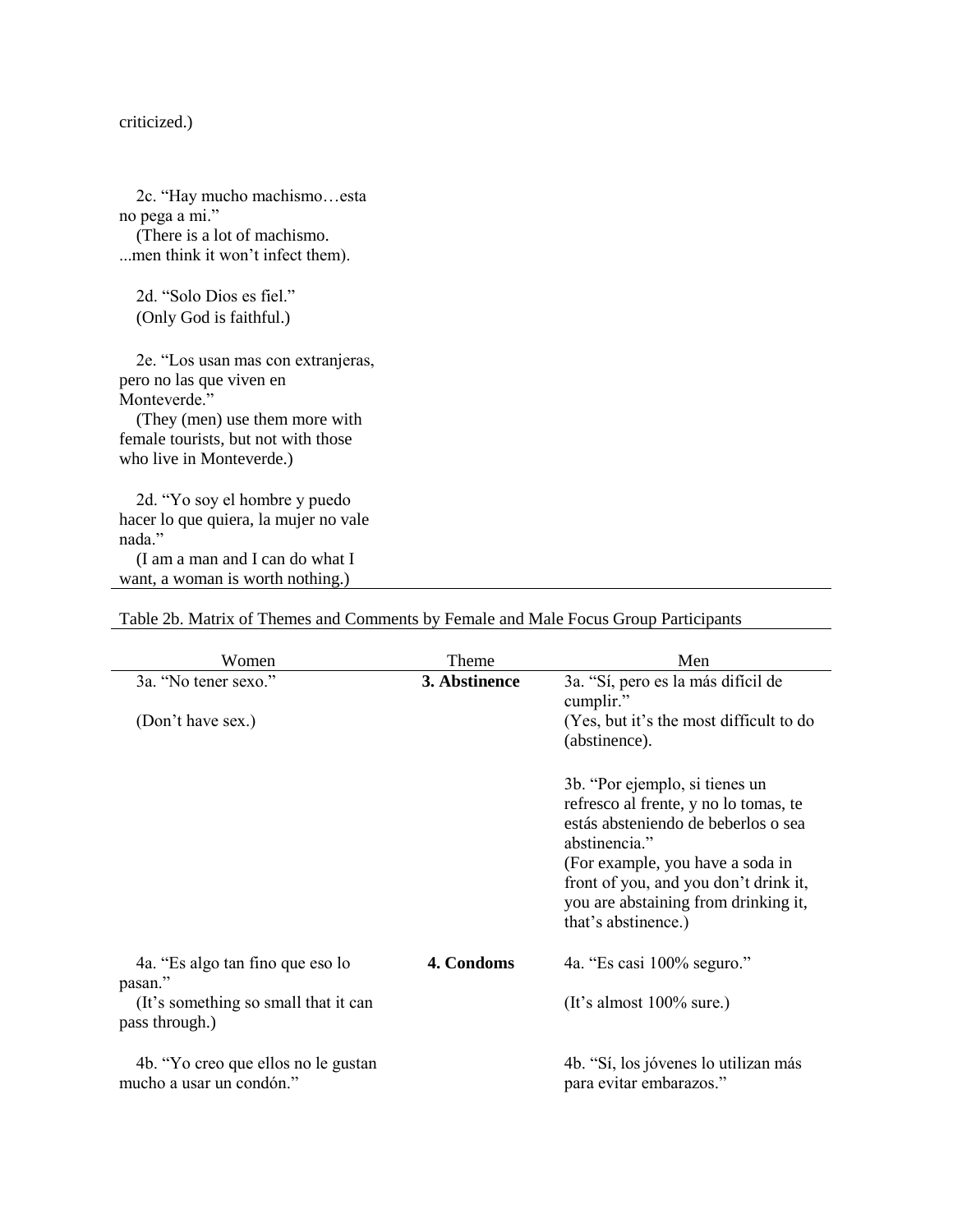|                                                                     | (Yes, young people use them more to<br>prevent pregnancy.)                                                                                                                                                                                                         |
|---------------------------------------------------------------------|--------------------------------------------------------------------------------------------------------------------------------------------------------------------------------------------------------------------------------------------------------------------|
|                                                                     |                                                                                                                                                                                                                                                                    |
|                                                                     |                                                                                                                                                                                                                                                                    |
| 5. Availability and<br><b>Suggestions for</b><br><b>Information</b> | 5a. "En la clínica, pero las charlas<br>tienen que ser informales y<br>divertidas, para que la gente no se<br>aburra."<br>(In the clinic, but the talks need to be)<br>informal and fun, so that the people<br>are not bored.)                                     |
|                                                                     | 5b. "Hay muy pocas personas, o se<br>conoce poco sobre quién pueda<br>ayudar y que realmente esté<br>preparado para estas charlas."<br>(There are very few people who<br>know very much about who can help<br>and who really are prepared to give<br>these talks.) |
|                                                                     |                                                                                                                                                                                                                                                                    |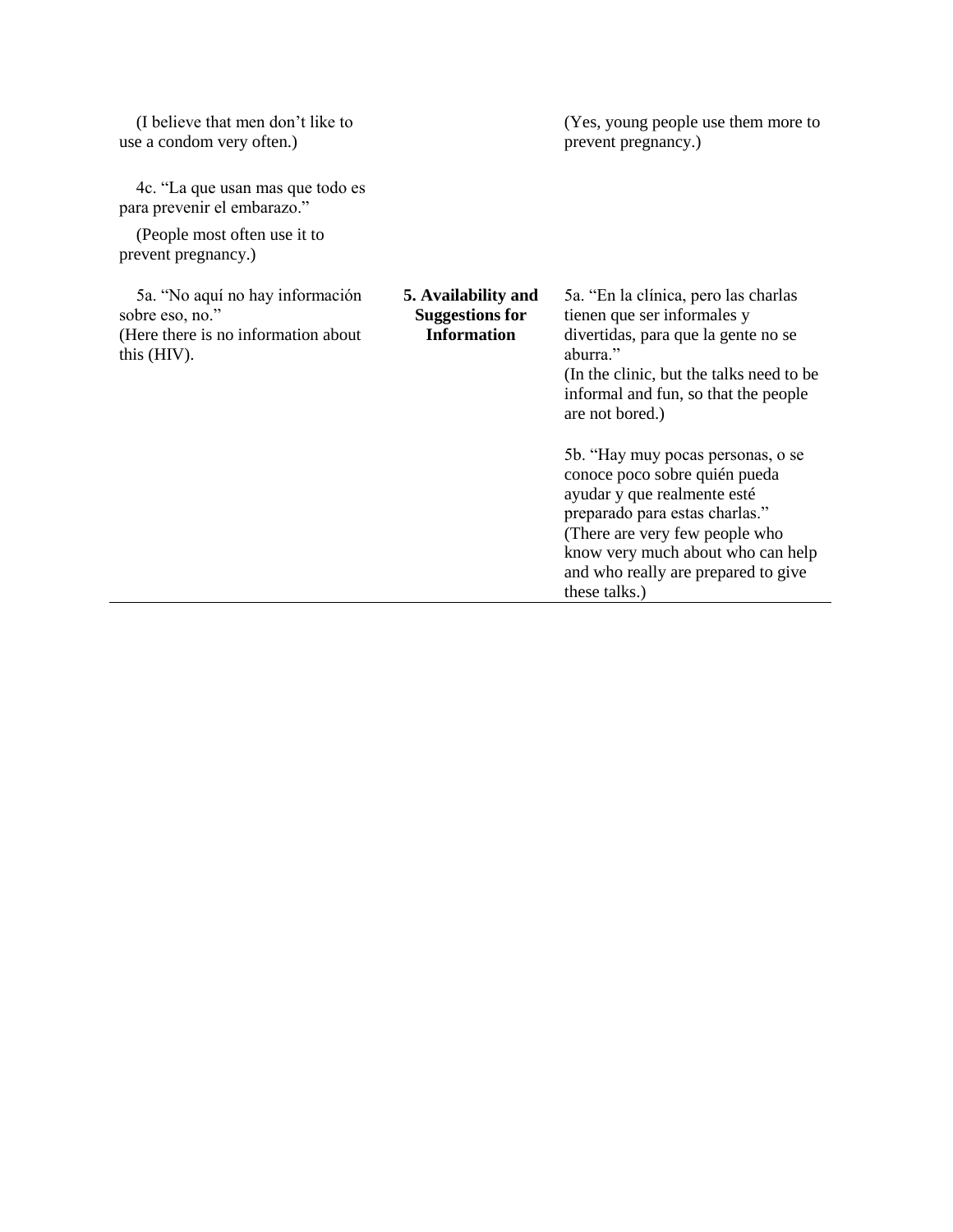# **Appendix C**

#### Información General

| Edad _____                                                                        |
|-----------------------------------------------------------------------------------|
| Sexo: ___ Hombre ___ Mujer                                                        |
| Estado civil: ___ Casado(a) ___ Soltero(a) ___ Divorciado(a) ___ Separado(a)      |
|                                                                                   |
|                                                                                   |
| ¿Cuántos años vive en la región de Monteverde? __________________________________ |
| Nivel de educación: Primaria Secundaria Ministrativa de La Otra (lista)           |
|                                                                                   |
| $*Religión (opcional)$                                                            |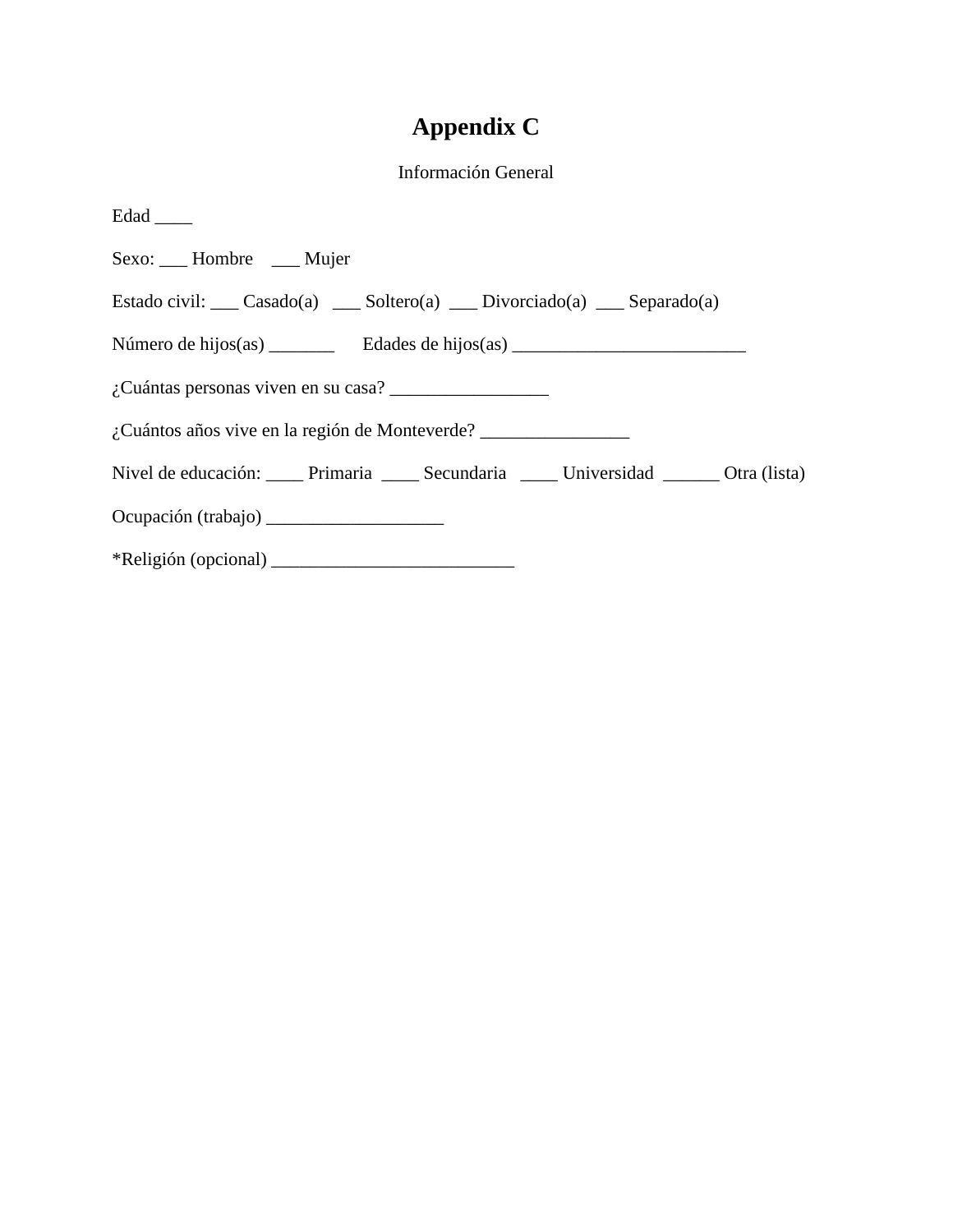## **Appendix D**

¡Buenas tardes!

Somos estudiantes del Instituto Monteverde. Estamos haciendo un proyecto acerca de las percepciones en la comunidad de Monteverde sobre las Enfermedades Transmitidas Sexualmente (ETS) y sobre el SIDA/VIH. Estamos interesados en todas sus opiniones y esperamos que todas participaran. Por favor tengan en cuenta que no hay respuestas incorrectas. Esta es una conversación entre amigas(os). Lo que estamos haciendo es investigar cómo la comunidad aquí obtiene información sobre cuestiones de salud y cuáles son las mejores maneras de brindar esta información.

Nos gustaría grabar la discusión para que nos sea más fácil analizar los datos, pero solo lo haremos si todas están de acuerdo. ¿Hay alguien que no quiere que grabemos? No vamos a pedirles sus nombres y no vamos a hablar de sus comportamientos personales. Solamente los miembros de nuestro grupo van a escuchar la grabación y después de 3 años la cinta va a ser destruida.

Los resultados del estudio se van a presentar en una manera en que nadie va a poder saber cómo respondieron los individuos.

Vamos a hablar con otras mujeres (otros hombres) y algunos hombres (algunas mujeres) y nos gustaría presentar nuestros resultados a ustedes la semana que viene.

Vamos a empezar con una lista de las enfermedades transmitidas sexualmente que ustedes conocen…. Ahora vamos a hablar específicamente del SIDA/ VIH SIDA, Gonorrea, Sífilis, Hongos

- 1. ¿Que saben ustedes del SIDA?
- 2. ¿A quién afecta el SIDA?
- 3. ¿Cómo se transmite?
- 4. ¿Cómo se puede saber si alguien tiene SIDA/VIH?
- 5. ¿Cómo se puede evitar el SIDA/VIH?
	- a. CONDONES
		- i. ¿Dónde se consiguen?
		- ii. ¿Qué tanto los usa la gente? ¿Por qué?
	- b. ABSTINENCIA
		- i. Algunas personas creen que la abstinencia es la manera más efectiva para proteger a la gente contra el SIDA. ¿Que creen ustedes?
- 6. ¿Qué tipo de tratamiento hay para el SIDA?
- 7. ¿Qué tan serio creen ustedes que sea el problema del SIDA en Monteverde?
- 8. ¿Cómo creen ustedes que reaccionaría la gente en Monteverde si conocieran a alguien con VIH/SIDA?
- 9. ¿Cómo obtiene información sobre el VIH/SIDA la gente que vive aquí?
	- a. ¿De estas fuentes de información, cual es la más efectiva?
	- b. ¿Cuál es la más usada?
- 10. ¿Qué grupos creen ustedes que necesitan información sobre el SIDA?
- 11. ¿Cuál creen ustedes que sea la manera más efectiva de educar a las jóvenes sobre el SIDA?
- 12. ¿Quién debe enseñarles?
- 13. ¿Cómo? ¿Dónde? ¿A qué edad?
- 14. ¿Cuál creen ustedes que sea la manera más efectiva de darle información a las mujeres (los hombres) sobre el SIDA?
- 15.  $i$ <sup>Y</sup> a los hombres (a las mujeres)?

## **Appendix E**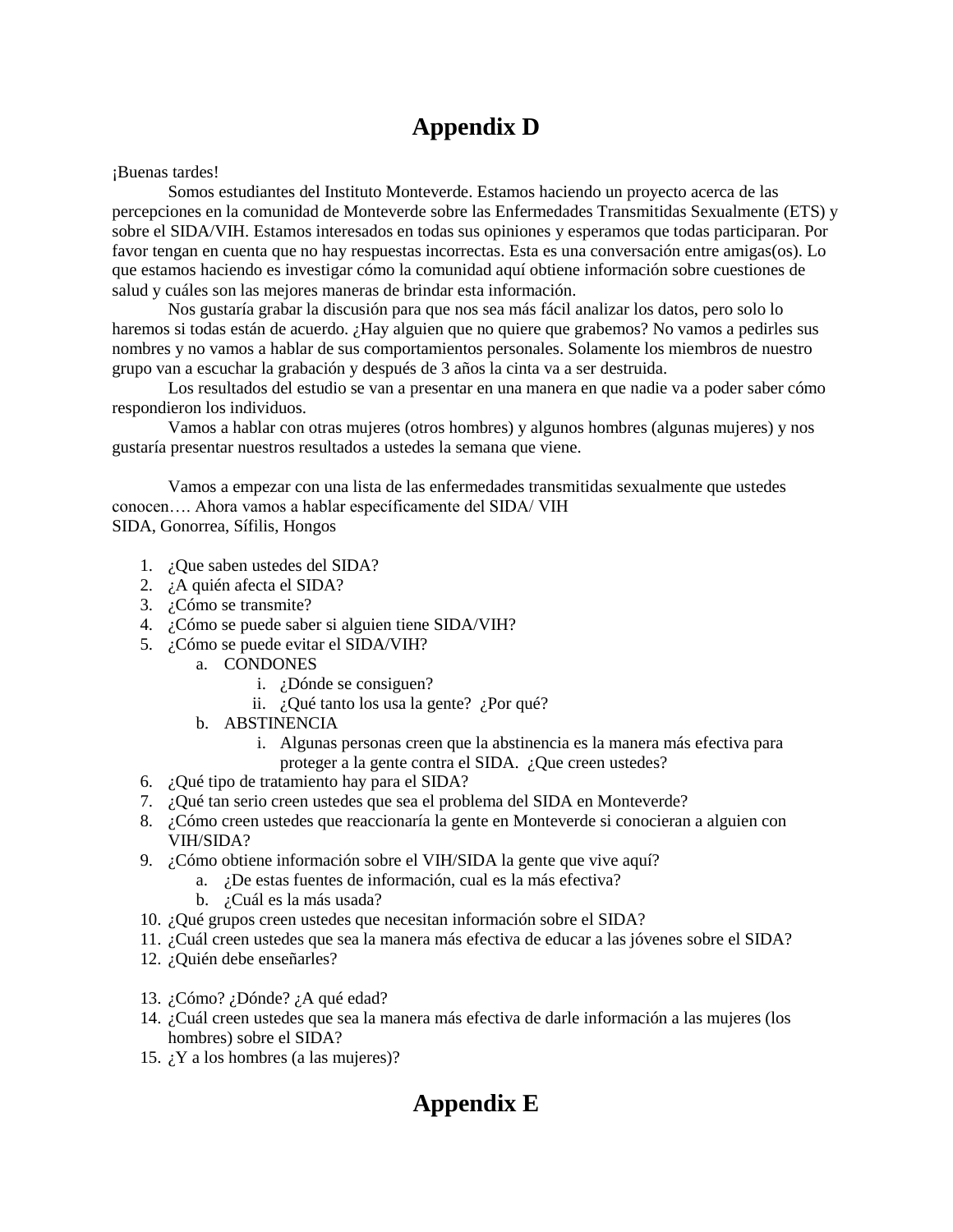#### **Forma de consentimiento**

A Usted se le está invitando a participar en un estudio que ayudará a identificar los medios más efectivos para brindar información básica a diferentes segmentos de la comunidad en Monteverde sobre las enfermedades transmitidas sexualmente (ETS). Nosotros haremos esto mediante la exploración de percepciones locales sobre las enfermedades transmitidas sexualmente, incluyendo a VIH en Monteverde. Este incluye conocimientos, actitudes, y creencias acerca de las ETS, definiciones, transmisión y estrategias de prevención.

Usted, como parte de este estudio participará en un grupo de discusión de seis a ocho personas del mismo sexo de edades entre los dieciocho y treinta años de edad por un mínimo de una hora y un máximo de dos horas. La información obtenida en estos grupos de discusión ayudará a futuros investigadores en el diseño de materiales educativos para la comunidad. Toda la información que usted nos dé será mantenida de manera confidencial y su nombre no será usado en ninguna de nuestras presentaciones orales o escritas. Los resultados de este estudio se presentarán los días 22 y 23 de julio 2003 en el Instituto de Monteverde. Solo los investigadores y la facultad del Instituto de Monteverde tendrán acceso a la información. No habrá riesgo físico ni psicológico al participar en el estudio. No le preguntaremos sobre su comportamiento individual. La participación en este estudio es completamente voluntaria y usted es libre de retirarse en cualquier momento sin ninguna penalidad.

Como un incentivo por tomar parte en este estudio de investigación, el Instituto Monteverde les brindará al grupo un refrigerio y transporte. Si usted tiene alguna pregunta sobre esta investigación, contacte a Dr. Nancy Romero-Daza o a Sophia Klempner en el Instituto de Monteverde a teléfono 645-5053 Ext. 111. Se le va a entregar una copia de este formulario de consentimiento.

Si a usted le gustaría participar en este proceso, por favor firme este formulario.

Gracias.

\_\_\_\_\_ Estoy de acuerdo en participar en la investigación.

\_\_\_\_\_ Yo doy permiso para citar la información.

\_\_\_\_\_ Yo doy permiso para que este grupo de discusión sea grabado, trascrito y traducido si es necesario.

Otros Comentarios:

| N <sub>f</sub><br><b>INOILIDIC.</b> |             |
|-------------------------------------|-------------|
| Firma:                              | ᠇<br>UUIIa. |